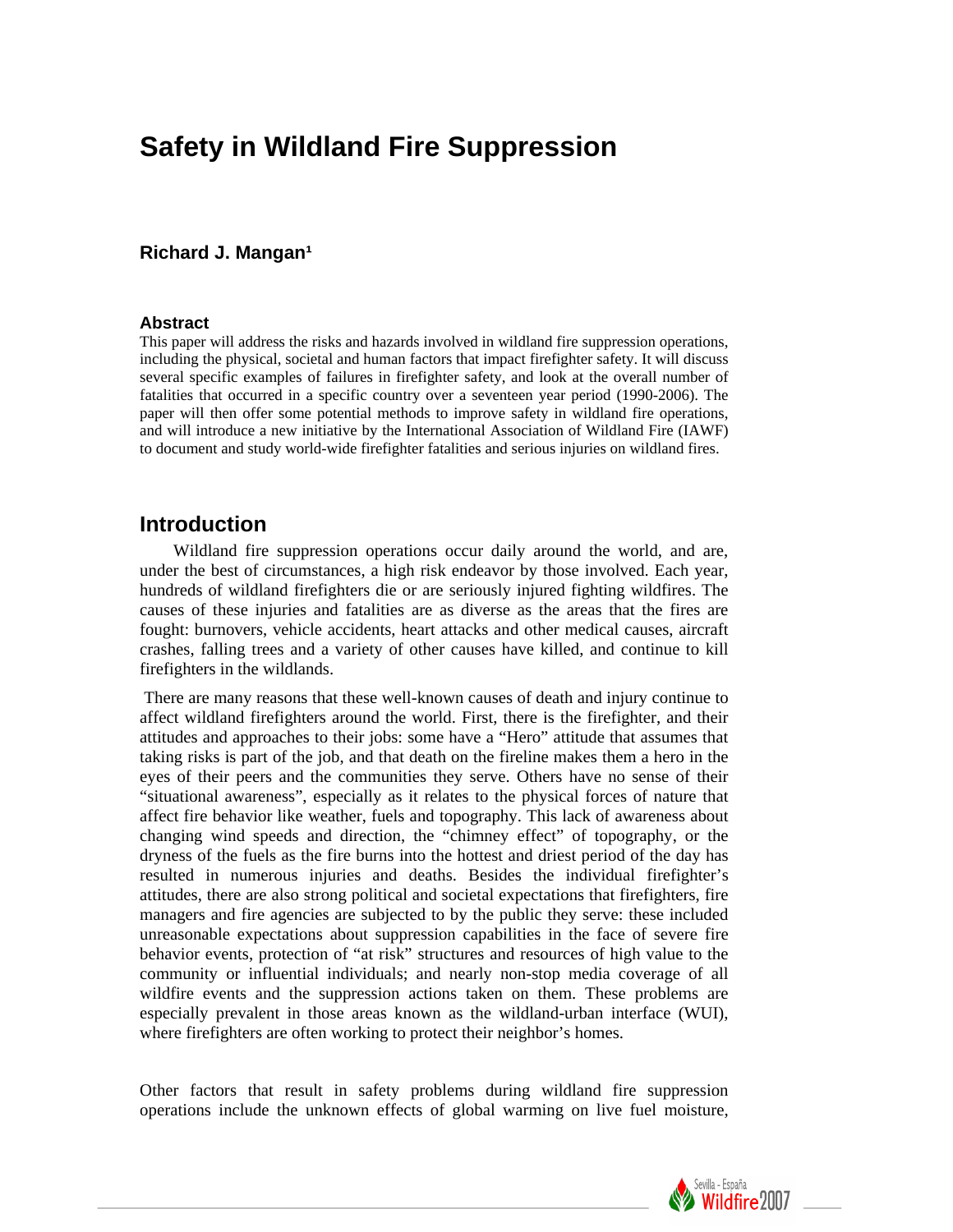resulting in unexpected fire behavior events; inadequate training in the basics of wildland fire suppression and fire behavior, especially in the volunteer work fire workforce in many countries; the lack of adequate communications equipment and capabilities that preclude the sharing of critical information to insure safe operations; vehicle operations on primitive roads, under conditions of heavy smoke and dust, with increased braking distances due to heavy vehicle weights caused by water carrying tanks; and incomplete information reaching the on-the-ground firefighters about all of the factors affecting fire behavior specific to their fires, such as changes in wind speed and direction, or frontal passages.

In the United States, for example, three hundred six (306) persons died while involved in wildland fire operations from 1990-2006; this included 64 firefighters who died from burnovers during that period. (See Table #1).



Table 1. US Wildland Fire Fatalities, 1990-2006 (Mangan, in press)

# *Challenges for the World's Fire Community*

Before we can address the potential solutions to the injuries and deaths that occur on wildland fire suppression operations, we must first stop and reflect on the underlying factors that have taken us to our current situation.

Fire Managers and organizations must first quantitatively identify those events that are causing death and injury among wildland firefighters; a vigorous investigation protocol is essential to look in-depth at all of the causal factors leading up to each death and serious injury.

On a regular, periodic basis there must be a trend analysis of these event, both at the local and international levels to clearly show fire managers where shortcomings in safety policies and procedures exist, and opportunities for improvement can be exploited.

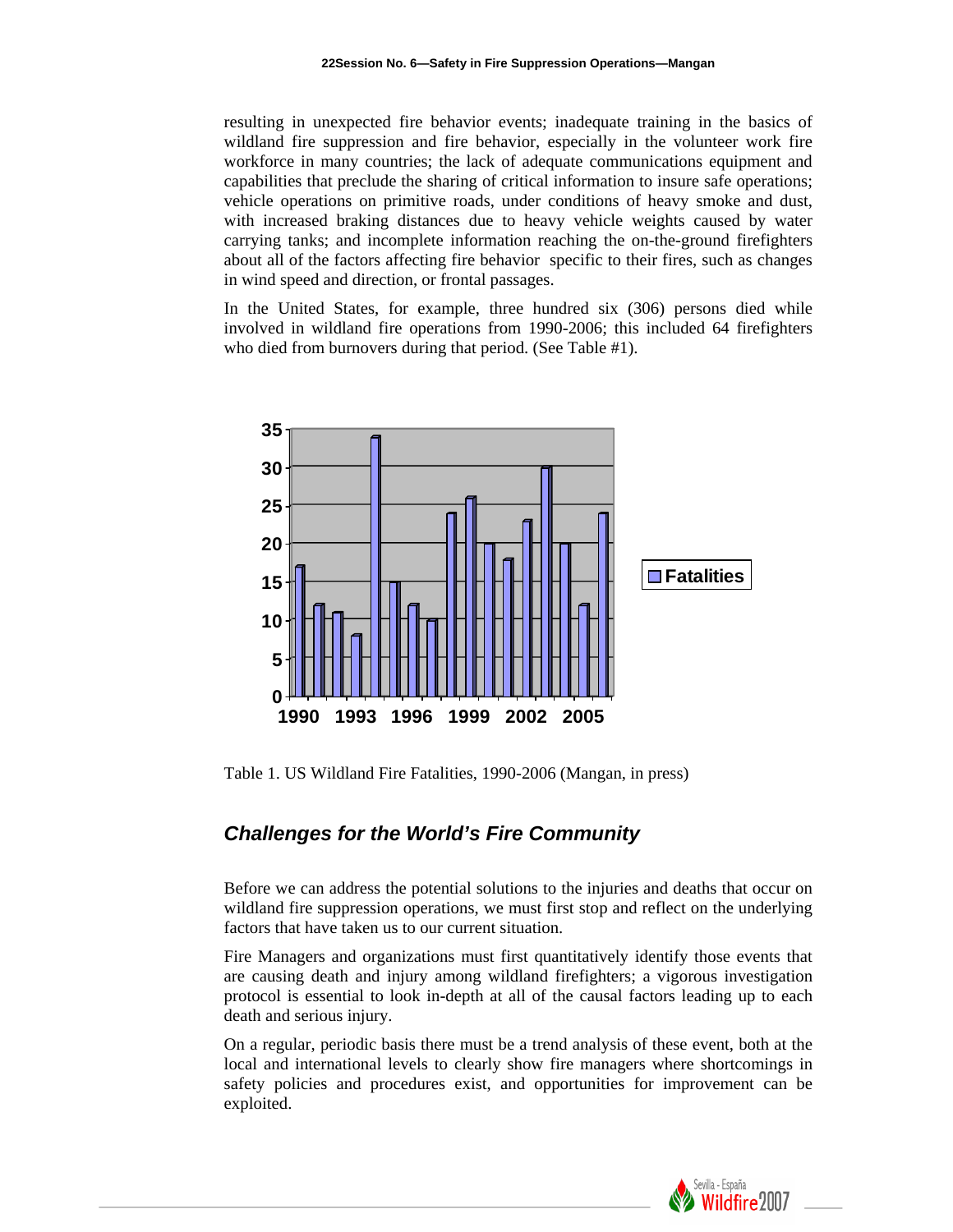It is essential that the "provincial attitudes" of fire agencies, and indeed of major geographic entities and countries, must be cast aside so that firefighters world-wide can benefit from the knowledge gained from accidents and fatalities in order to increase safe practices on the fireline.

There must be an openness among fire personnel and agencies to openly acknowledge failures and shortcomings in performance and policies, not for the purpose of taking disciplinary actions, but to serve as a platform for "Lessons Learned" to avoid similar events on future fires. This will require fire personnel and agencies alike to put aside feelings of pride, ego and fear of shame in order to serve the larger needs of the global wildland fire community.

# **Improving Wildland Fire Safety in the 21<sup>st</sup> Century**

While many challenges face the world's wildfire community in the coming years, I believe that significant gains can be made to reduce the numbers of fatalities and serious injuries that occur during wildland fire suppression operations around the world:

First, there must be adequate levels of training available and adhered to throughout the fire organization, from the firefighter to the fire leader, and on up to the Fire manager at the top of the organizational structure. This training, besides covering the basic fire suppression skills and knowledge, must emphasize the importance of safety in all stages of an operation;

Next, there must be appropriate personal protective clothing and equipment (PPE) available for all fire personnel so that when fire activity does threaten their safety, the PPE gives them an opportunity to escape without injury. Different groups across the world (ISO, Canadian General Standards Board, National Fire Protection Association, etc) have on-going project to develop and improve standards for this equipment, and these efforts deserve our cooperation and support;

The "Lessons Learned" from wildfire fatalities and serious injuries MUST be shared with all others in our business so that firefighters around the world can learn from the misfortunes of the compatriots in other countries. There must be a clearly identified focal point or clearinghouse for this information to insure its dissemination world-wide in a timely manner;

Because of the increasing complexities of being the Commander on wildland fire incidents (live and dead fuel moistures impacted by global warming, fuel buildups, wildland-urban interface, and other factors), the use of a designated "Safety Officer" to focus exclusively on safety issues becomes evenb more critical, especially on those emerging fires that are escaping the initial attack efforts and will require additional suppression resources and time before suppressio9n objectives are achieved. The Safety Officer serves a primary advisor to the Incident Commander, and can be a key player in reducing fatalities and serious injuries;

And lastly, if a safety program is to be successful, there must be individual responsibility and accountability at all levels of the organization, for the newest

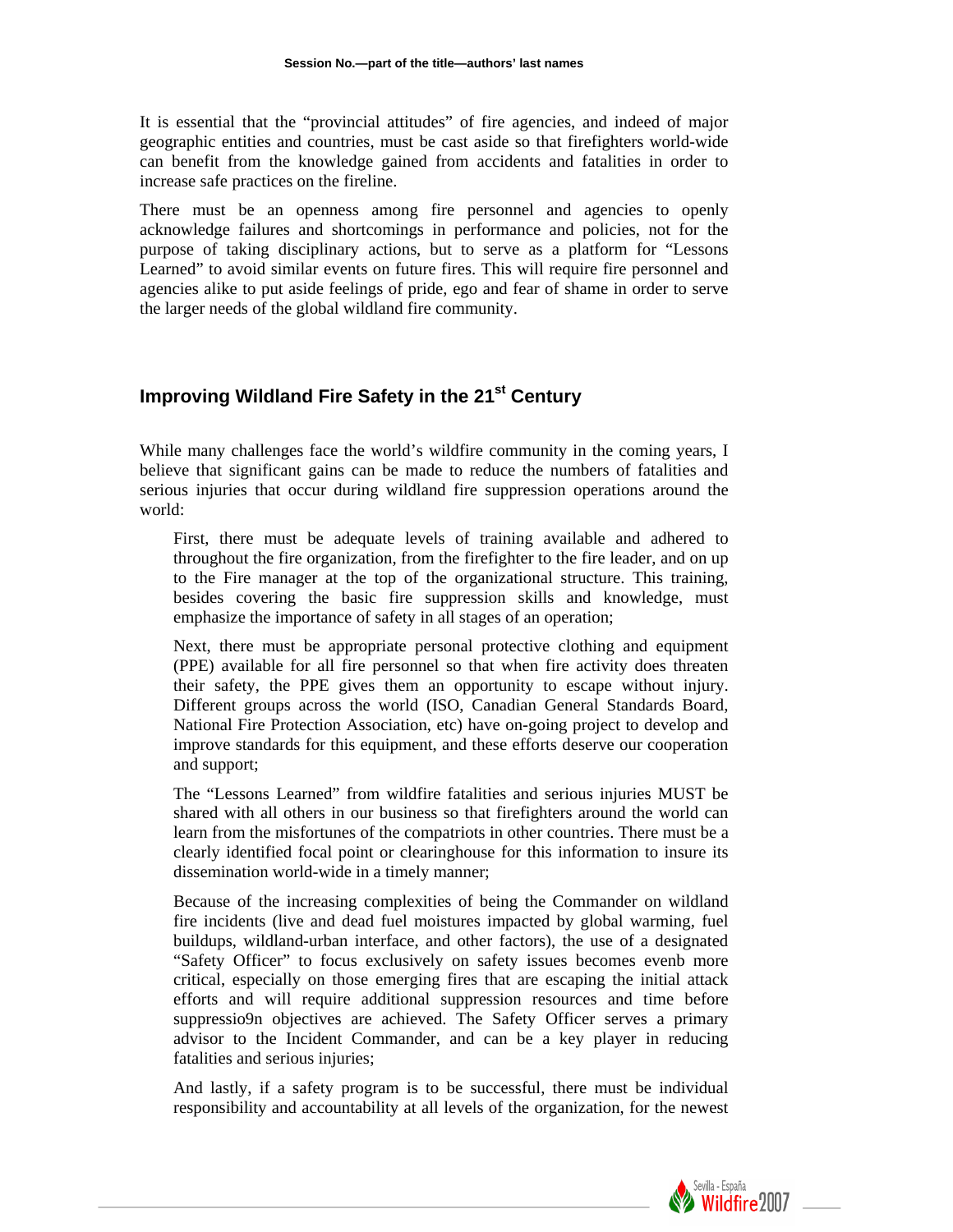firefighter to the most senior fire leader/manager. This responsibility and accountability must recognize the positive contributions towards fire safety as well as identifying shortcomings in performance that results in injury or death. Without responsibility and accountability, no wildland fire safety program can ever become fully successful.

# **An IAWF Initiative for Wildland Fire Safety in the 21st Century**

Without a full understanding of the specific and unique causes of fatalities and serious injuries on wildland fire throughout the world, it is impossible to move forward in identifying potential solutions for the problem.

For that reason, the International Association of Wildland Fire (IAWF) is pleased to announce our intent to launch, at this important *Wildfire 2007* Conference, a NEW initiative to establish a new system to record, document and analyze the serious injuries and deaths of wildland firefighters around the world, beginning with the calendar year 2007 fires. This database is intended to serve as the world's focal point for reporting these events so that the firefighting community can keep informed and share lessons learned in order to prevent similar events in the future.

Input to this database will allow IAWF to prepare quarterly and annual summaries and analysis of events world-wide, and begin developing recommended changes to practices and procedures that will help mitigate future events.

Specific information about accessing the IAWF database and inputting reports will be available on the IAWF website by June 1, 2007 at [www.iawfonline.org.](http://www.iawfonline.org/)

### **Closing**

In spite of our best intentions, suppressing wildland fires will remain a dangerous job. Our best hope to minimize and mitigate the risks associated with it is to acknowlege and identify the risks and hazards; share information and trends about tragic events that occur; and move forward to mitigate those risks on a world-wide basis for the future safety of all of our firefighters.



…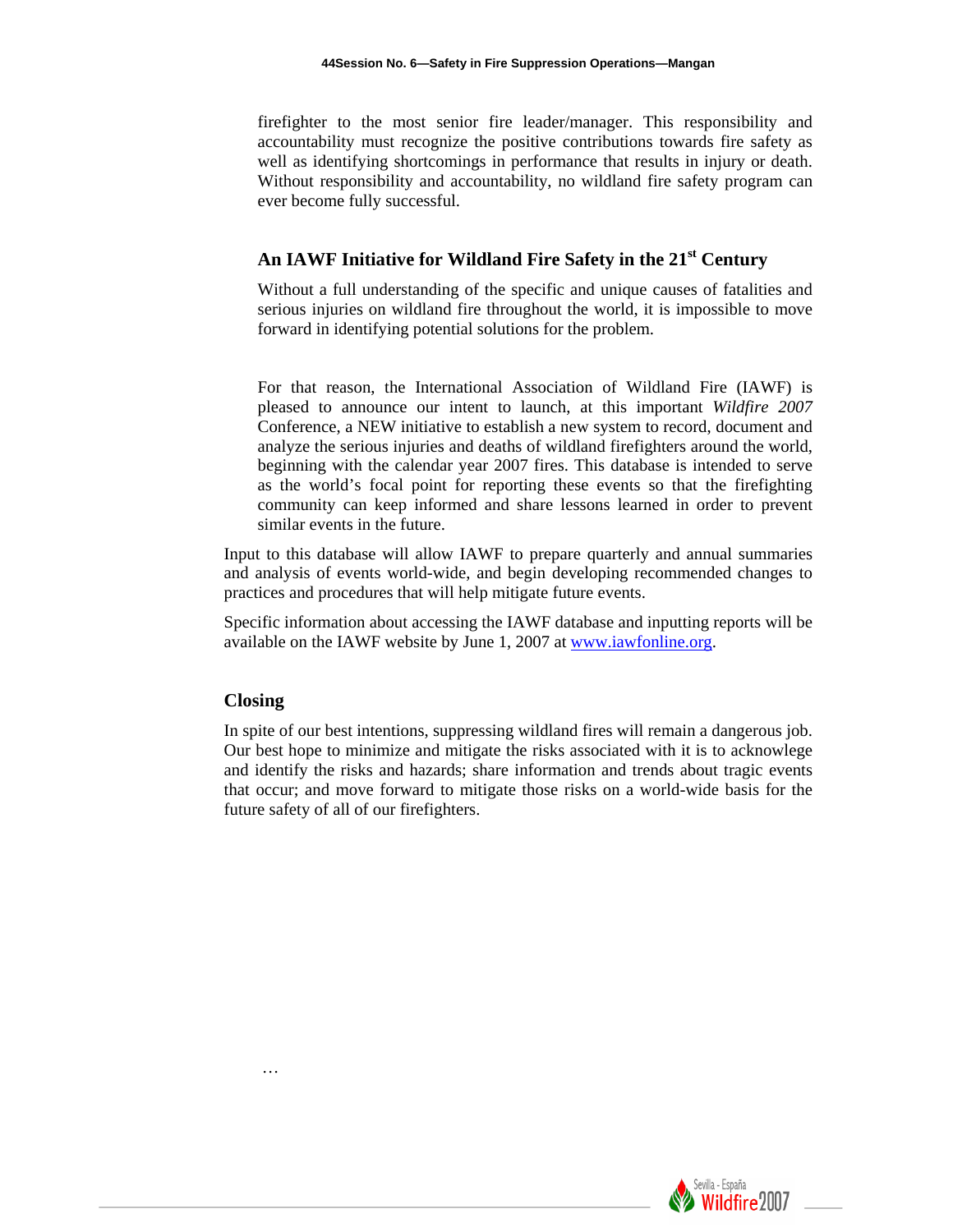# **References**

Bushey, Charles L. 1997. Wildland Fire/Aircraft Firefighter Fatalities in the United States compared with Ground Based Firefighter Fatalities. In Proceedings of IAWF Canada/US Wildland Fire Safety Summit, Rossland, BC, Canada.

Mangan, Richard J. 1999. Wildland fire Fatalities in the United States: 1990-1998. Tech Report 9951-2808-MTDC. Missoula, MT. USDA – Forest Service, Missoula Technology & Development Center. 14 pages.

Mangan, Richard J. 2001. Investigating Wildland Fire Entrapments. Tech Report 0151-2823-MTDC. Missoula, MT. USDA – Forest Service, Missoula Technology & Development Center. 34 pages.

Mangan, Richard J. 2007. Wildland Fire Fatalities in the United States: 1990-2006. Tech Report 0751-XXXX-MTDC, Missoula, Montana USA (in press).

National Fire Protection Association. 1991. Wildland Fire Fatalities, 1981-1990. Quincy, MA. 13 pages.

National Fire Protection Association. 1997. Special Analysis – U.S. Firefighter Fatalities as a Result of Wildland Fires: 1987-1996. Quincy, MA. 7 pages.

National Wildfire Coordinating Group. 1981. Preliminary Report of Task Force on study of fatal/Near-Fatal Wildland Fire Accidents. National Interagency Fire Center. Boise, ID. 76 pages.

National Wildfire Coordinating Group. 1997. Historical Wildland Firefighter Fatalities: 1910-1996. National Interagency Fire Center. Boise, ID. 29 pages.